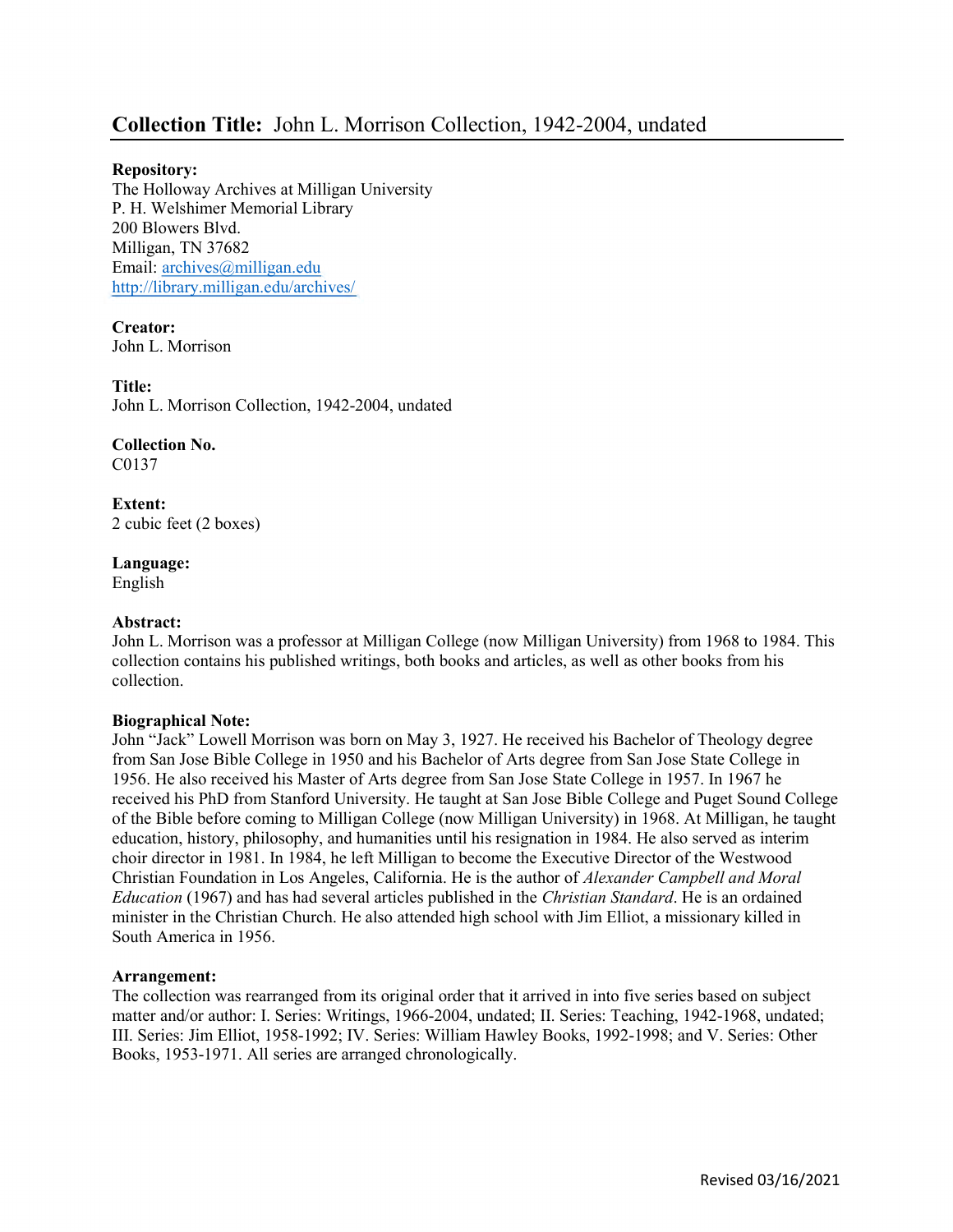#### Scope and Content Note:

The collection of John L. Morrison is divided into five series: Writings, Teaching, Jim Elliot Books, William Hawley Books, and Other Books.

The Writings series spans 1966 to 2004 and contains undated material. This series contains books, articles, and book sections authored by John Morrison. Of special note is his dissertation and published book on Alexander Campbell.

The Teaching series spans 1942 to 1968 and includes one undated book. This series contains books that Dr. Morrison would have used in his classes that he taught at Milligan. Many books contain his notes.

The Jim Elliot series spans 1958 to 1992. This series contains two books and two articles about Jim Elliot, a missionary killed in South America who went to high school with John Morrison.

The William Hawley Books series spans 1992 to 1998 and contains two books on Shakespeare written by William Hawley, John Morrison's son-in-law (married to Betty Jo, Milligan Class of 1980).

The Other Books series spans 1953 to 1971 and contains a variety of books from John Morrison's collection that do not fit well into the other series.

Administrative Information Acquisition Information Accession 2021-03

# Access Restrictions:

Collection is open for research.

The archivist reserves the right to determine on a case-by-case basis if certain folders within the collection that have been requested for viewing cannot be made available due to various restriction compliance, including but not limited to student information, private personal information, and organizational information of a restricted nature.

#### Preferred Citation

[Item], John L. Morrison Collection, Collection C0137, The Holloway Archives at Milligan University, Milligan, TN.

# Processing Information

Processed by: Katherine Banks Completed in 2021.

### Folder List

| Box 1 | I. Series: Writings, 1966-2004, undated                                            |
|-------|------------------------------------------------------------------------------------|
|       | Alexander Campbell and Moral Education by John Lowell Morrison, 1966               |
|       | "Sufficient Reason to Believe" by John L. Morrison in <i>Mission</i> , August 1971 |
|       | "Augustine's Two Theories of Time" by John L. Morrison in The New Scholasticism: A |
|       | <i>Quarterly of Philosophy</i> (Volume XLV, No. 4), Autumn 1971                    |
|       | "The Absence of a Rhetorical Tradition in Japanese Culture" by John L. Morrison in |
|       | Western Speech: Journal of The Western Speech Communication Association            |
|       | (Volume XXXVI, Number 2), Spring 1972                                              |
|       | Note: Also included is a brief article about Morrison and his response from Fall   |